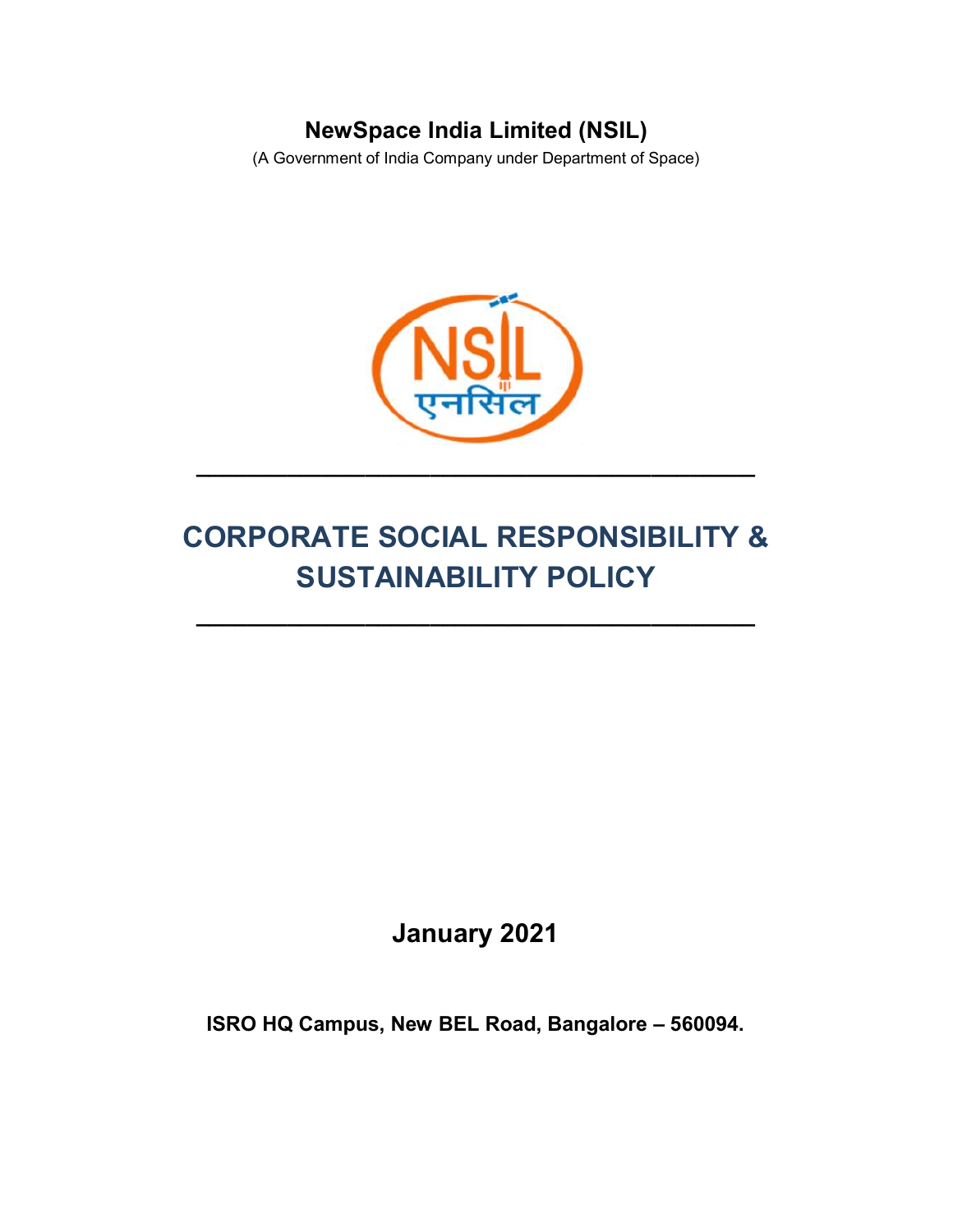### POLICY STATEMENT

NewSpace India Limited (NSIL) believes in inclusive growth and that it can sustain the business risks and progress if all the stakeholders are taken care of. Accordingly, it addresses the concerns of socio, economic and environmental well-being of the society through its Corporate Social Responsibility (CSR) initiatives.

NSIL will:

- 1. Allocate resources and set up a suitable mechanism for implementing the CSR & Sustainability activities which should not be less than statutory minimum prescribed in the Companies Act or any other law for the time being in force.
- 2. Report CSR & Sustainability activities on an annual basis in the Annual Report.
- 3. Implement CSR & Sustainability Projects in a socially responsible manner by recognizing the interests of all its stakeholders.
- 4. Instill the thrust of CSR & Sustainability concept in the organization by means of awareness and training programs.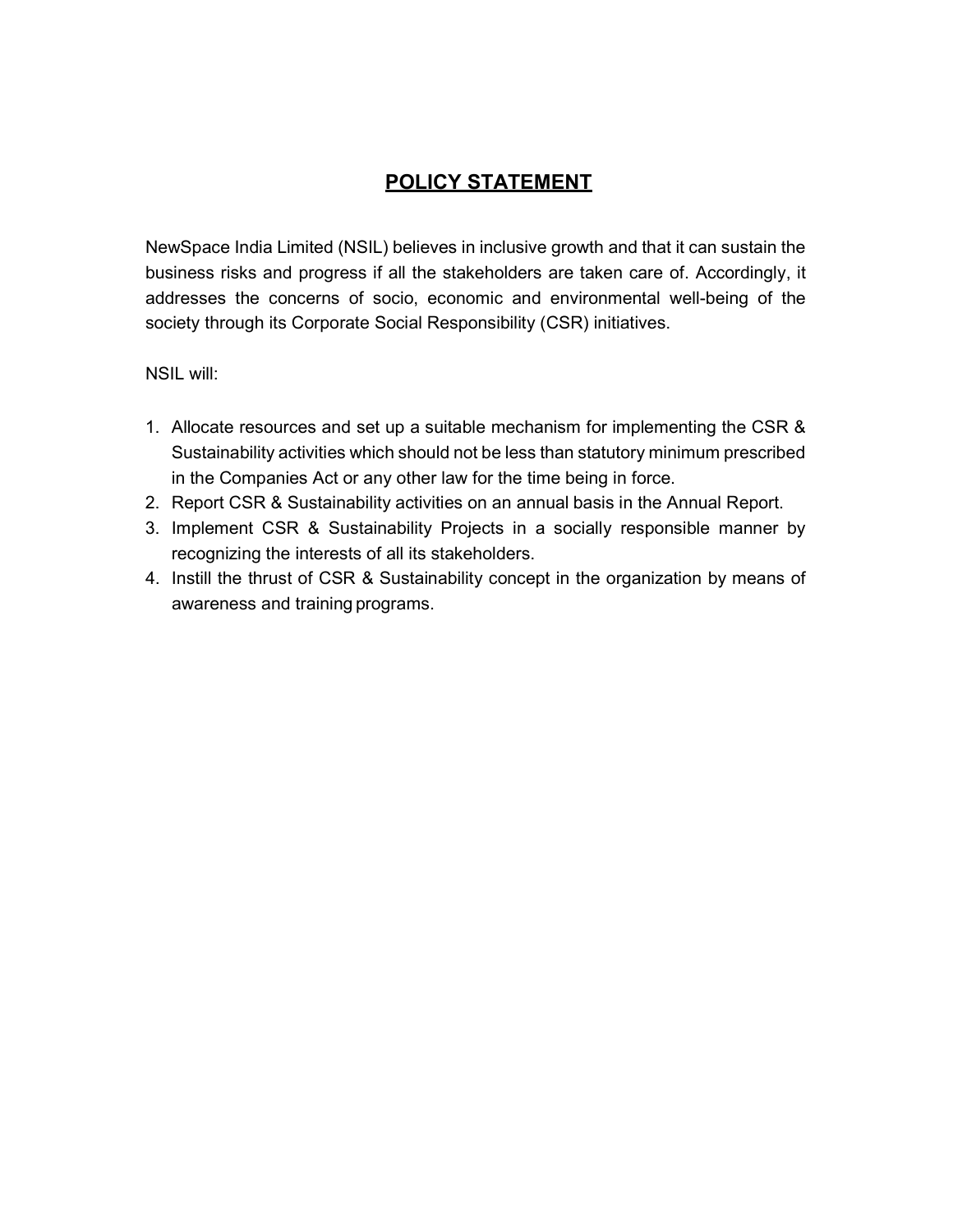#### 1. Objectives:

The Objectives of the CSR projects will be as follows:

- (i) To integrate the core values of the Company with the philosophy of CSR & Sustainability.
- (ii) To carry out CSR & Sustainability activities in transparent and ethical manner.
- (iii) To Ingrain the spirit of CSR & Sustainability to the employees at all levels.

#### 2. Scope:

The Projects/ Activities in areas or subjects, specified in Schedule VII (Annexure – A) of the Companies Act, 2013 or any orders / clarification issued by the Competent Authority from time to time will be taken up by the Company and any amendments made in the Companies Act, 2013 thereto will be deemed to be adopted for Project / activities approved thereafter.

The Company will integrate the CSR & Sustainability plans & strategies with the business plans and strategies.

#### 3. Definitions:

- 3.1. "Corporate Social Responsibility (CSR)" means and includes but is not limited to:
	- (i) Projects or programs relating to activities, areas or subject, specified in Schedule VII to the Companies Act, 2013 and changes / updations thereto; or
	- (ii) Projects or programs relating to activities approved
- 3.2. "CSR & SD Committee" means the Corporate Social Responsibility & Sustainable Development Committee of the Board formed by Board from time to time.
- 3.3. "CSR & SD Policy" means this policy duly approved by Board and as amended from time to time.
- 3.4. "Local Area" means the State of Karnataka and States where DOS / ISRO Centre / Units where operating and have interest in the area.

#### 4. Budget & Approval:

4.1. The budgetary allocation for CSR Projects / activities for the year will be based on the profitability of the Company. The budget allocation for the CSR Projects / activities will be minimum 2% of the Average Net Profits of the Company made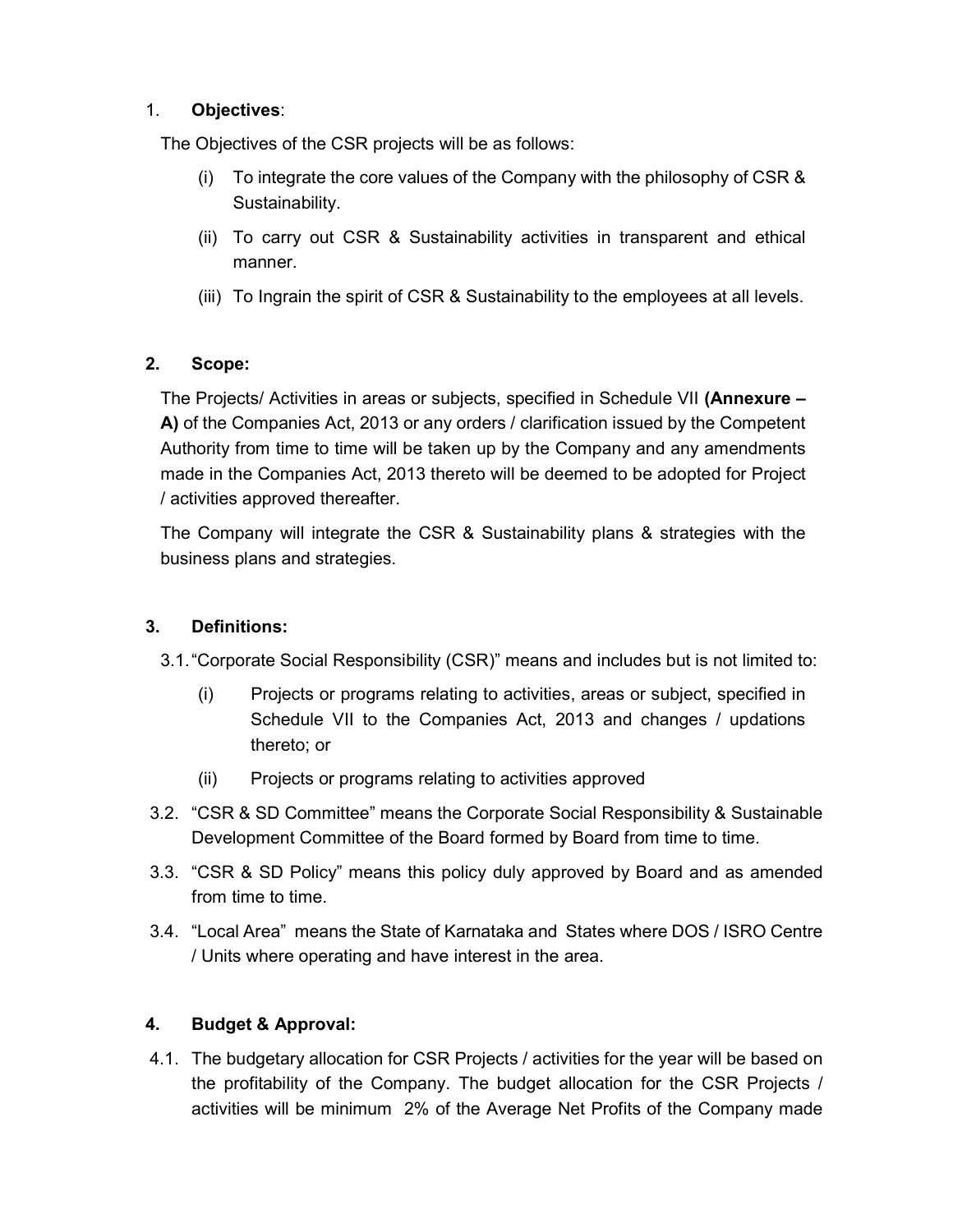during three immediately preceding financial years. It is 2% of the actual average net profits during first three years.

- 4.2. The budget allocated for CSR Projects / activities planned for each financial year is expected to be spent within that year.
- 4.3. If the Company is unable to spend the allocated budget, the Board shall, in its Report, specify the reasons for not spending the amount.
- 4.4. Every year on approval of budgetary allocation by the Board, the amount will be transferred to a Separate Bank Account opened for spending under CSR.
- 4.5. Any amount remaining unspent relating to any project other than an ongoing project, shall be transferred to a Fund specified in Schedule VII within a period of 6 months of the expiry of the financial year.
- 4.6. Any amount remaining unspent pursuant to any ongoing project, shall be transferred within a period of 30 days from the end of the financial year to a special account to be opened in that behalf for that financial year in any scheduled bank to be called the Unspent Corporate Social Responsibility Account, and such amount shall be spent by the Company in pursuance of its obligation towards CSR & SD Policy, within a period of 3 financial year from the date of such transfer, failing which, the amount shall be transferred to a Fund specified in Schedule VII within a period of 30 days from the date of completion of the third financial year.
- 4.7. The Company will give preference to the local areas, for spending the amount earmarked for Corporate Social Responsibility Projects / activities.
- 4.8. Up to a maximum of 5% of the Annual CSR Budget may be utilized to build CSR Capacities of the Employees of the Company and other Administrative expenditure under the Fund.
- 4.9. The Board is the Competent Authority for approving the policy on Corporate Social Responsibility of the Company based on the recommendation of the CSR & SD Committee of the Board
- 4.10. The budget for CSR Projects / activities will be sanctioned by the Board on the recommendations of the CSR & SD Committee. However, in case of any urgent need, CMD may approve the activity/ project of each value INR 5 Lakh or less and report the same in next Board meeting.
- 4.11. Based on periodical reviews, if the CSR & SD Committee feels necessary and appropriate, the allocation made in the Anuual Budget can be reappropriated among various projects/ activities , with the due approval of the Board.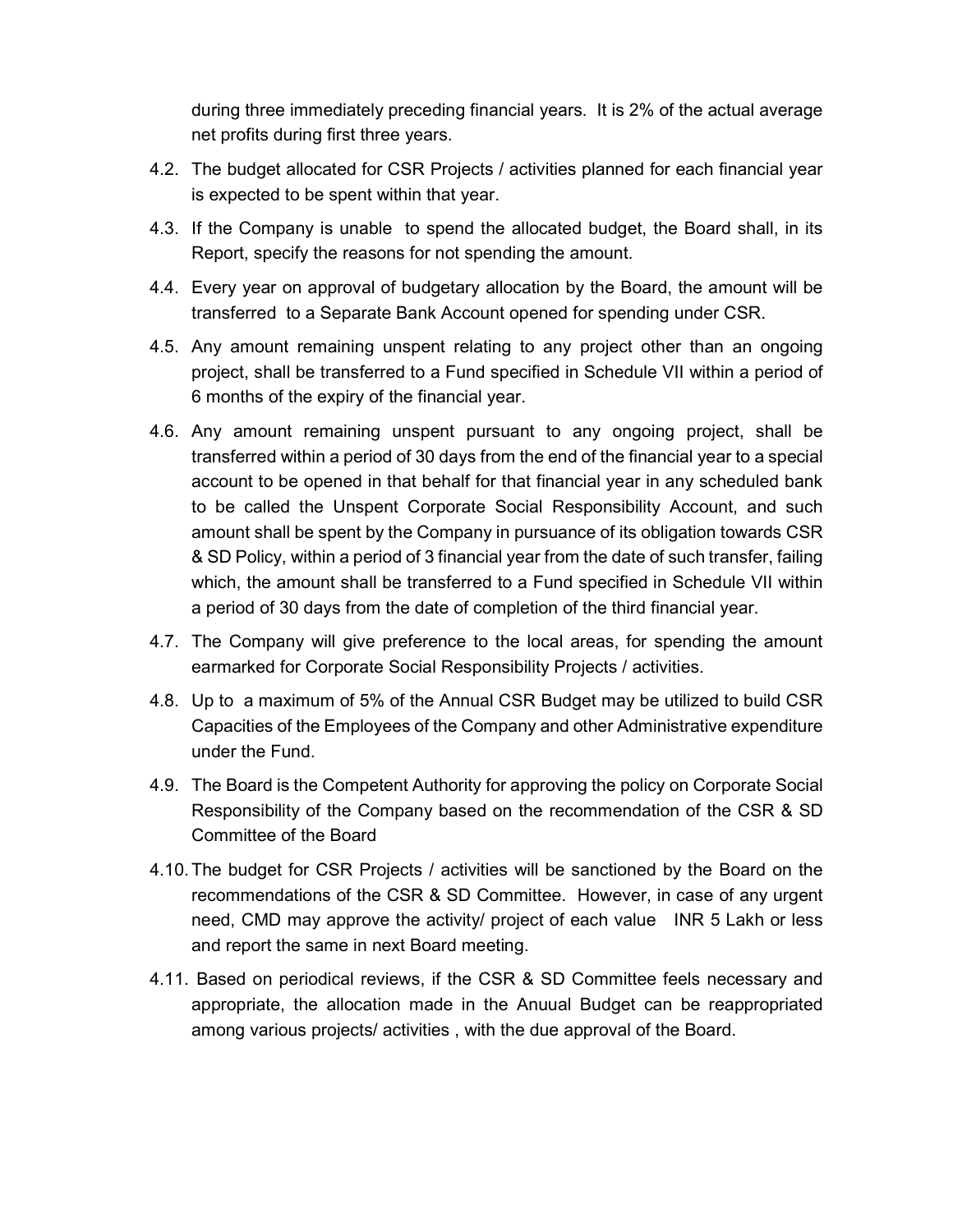#### 5. Implementation & Review process:

- 5.1. The CSR Projects / Programs recommended by the CSR & SD Committee and approved by the Board may be taken up through a registered Trust or a registered Society or a Company established by the Company / Section 8 Companies provided that:
	- a) the external agency / the NGO selected has an established track record of three years in undertaking similar Projects / programs.
	- b) The Company should specify the CSR Projects / Programs undertaken through external agency / NGO / Registered Trust / Registered Society in its Annual Report.
- 5.2. The CSR Projects /activities will also be undertaken by the Company itself (inhouse) through Units/ Centres under its Administrative Ministry excluding activities taken in pursuance of normal course of Business and this system will continue until a dedicated "Trust" is created to implement the CSR Projects / activities.
- 5.3. All the CSR Projects / activities proposed will be put up to the CSR & SD Committee of the Board for review and recommendation. The recommendation of the CSR & SD Committee, shall be put up to the Board for approval. The Board approved CSR Projects / activities will be taken up by the Company and the expenditure therein will be considered under CSR budget of the Company. The Company will publish on its website, the approved CSR & SD Policy and its CSR & SD activities etc.
- 5.4. The CSR Projects / activities that benefit only the Employees of the Company and their families will not be considered as CSR Project/ activity.
- 5.5. The surplus arising out of the CSR Projects / Programmes / activities, shall not form part of the business Profit of the Company.
- 5.6. Contribution of any amount directly or indirectly to any Political Party shall not be considered as a valid CSR activity.
- 5.7. The Company may collaborate with other Companies for undertaking Projects / Programs / activities in such a manner that the CSR & SD Committees of respective Companies are in a position to report separately on such Projects / Programmes in accordance with the CSR Rules notified under Companies Act, 2013.
- 5.8. The CSR & SD Committee of the Board will periodically submit the reports on the status of CSR & SD activities to the Board of Directors for their information, consideration and necessary directions, if any.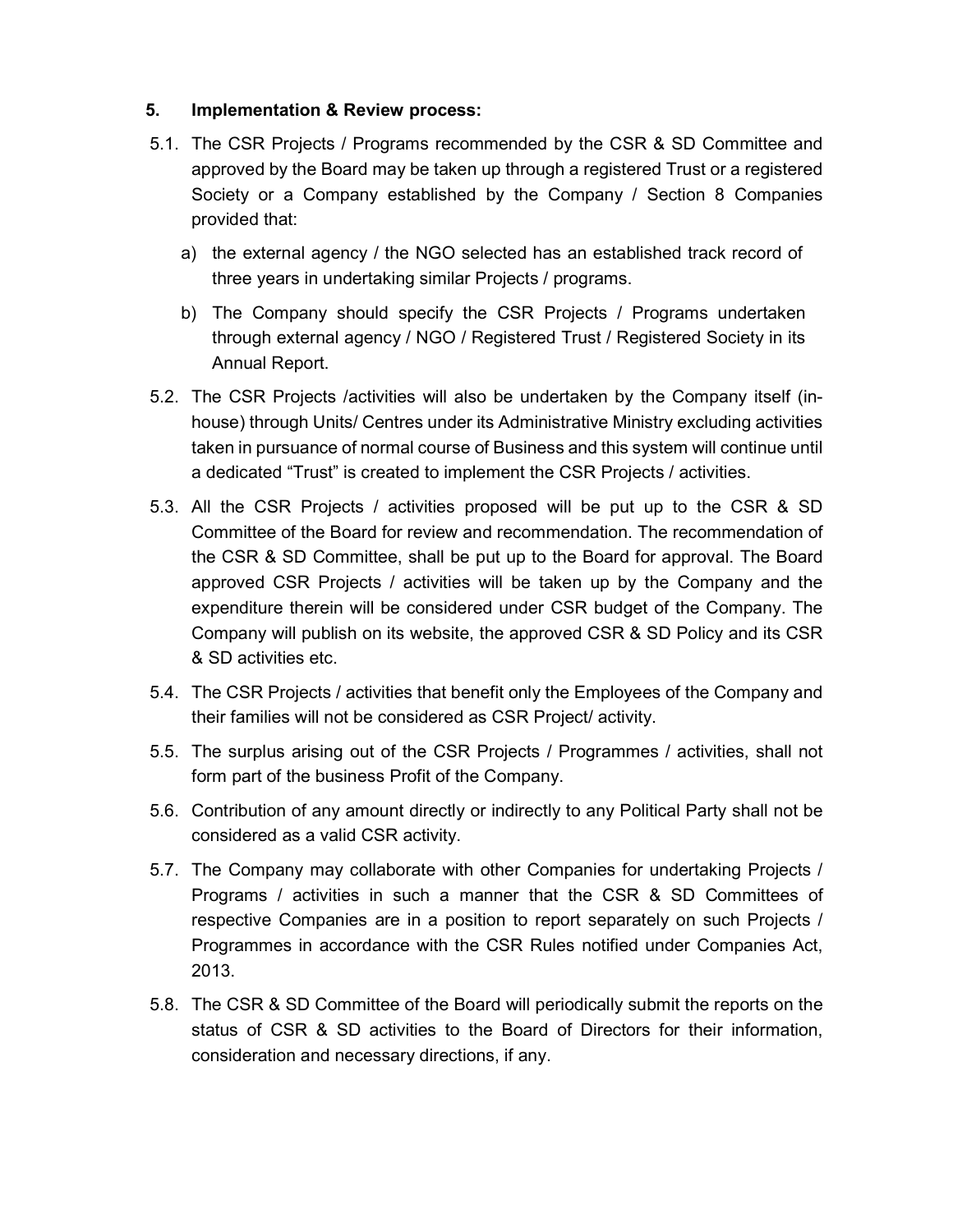5.9. The Board of Directors of the Company, after taking into account the recommendations of CSR & SD Committee of the Board, approves the CSR & SD Policy for the Company and disclose contents of such Policy in its report and the same will be displayed on the Company's website.

#### 6. Impact Assessment and Evaluation:

- 6.1. In order to ascertain the degree of success or failure of a completed activity/project under CSR, it may evaluate Project/ activity undertaken on random basis for the sake of objectivity and transparency.
- 6.2. External agencies / NGOs may be engaged from the available panels maintained by the Government Ministries / Departments, Niti Aayog, autonomous organizations, or the National / Regional CSR Hub or any other reputed sources at the discretion of the Board.
- 6.3. The report of the assessment shall be placed to the CSR & SD Committee and Board for their review and advice / directions, if any.

#### 7. Others:

- 7.1. Expenditure on sustainability initiatives in the pursuit of sustainable development while conducting normal business activities would not constitute a part of the CSR spend
- 7.2. Sustainability Reporting and disclosure may be followed, wherein the Company will report its performance in economic, social and environmental areas as per globally acclaimed guidelines, Global Reporting Initiative (GRI).

\*\*\*\*\*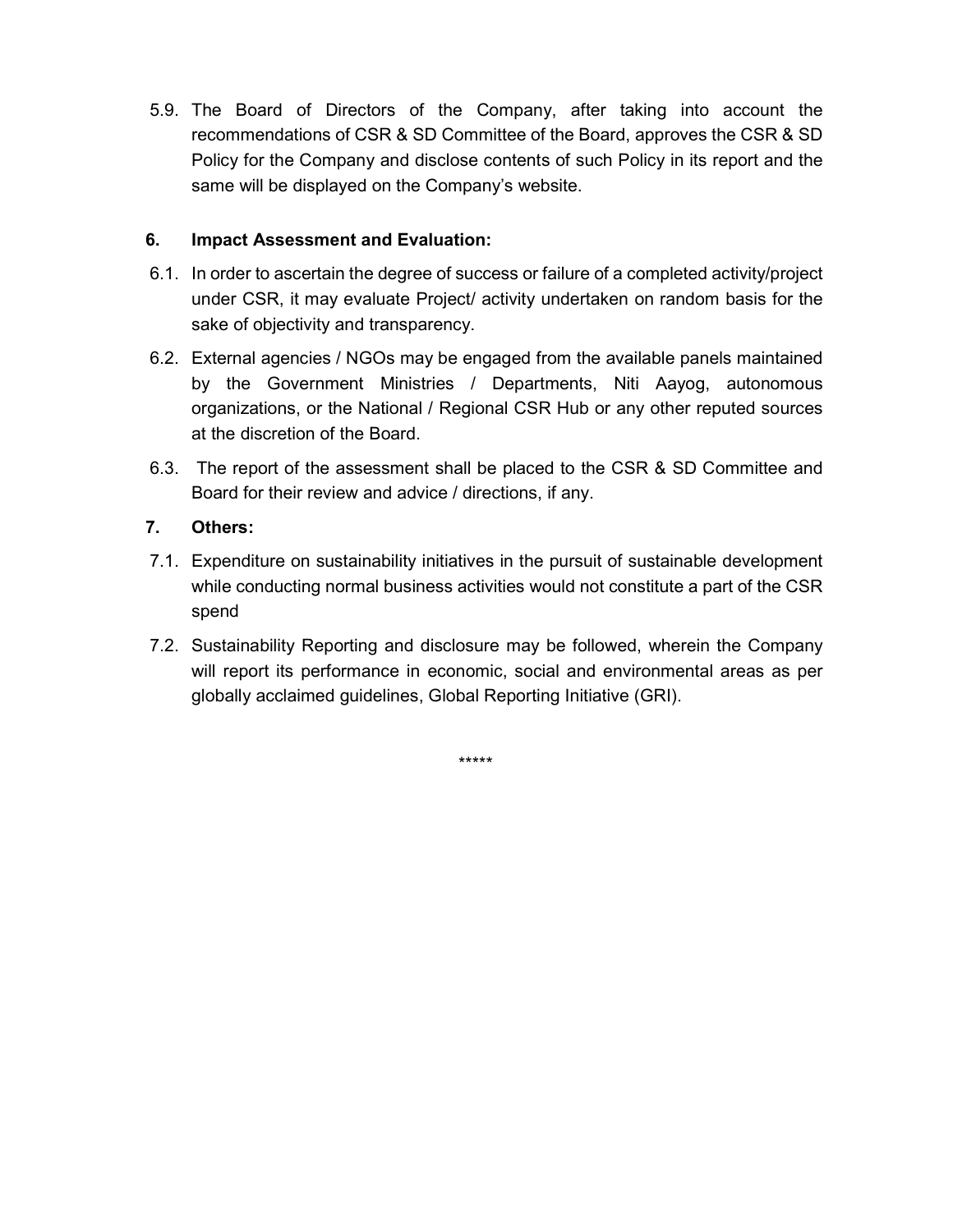Activities relating to:-

- Eradicating hunger, poverty and malnutrition, promoting health care including preventinve health care and sanitation including contribution to the Swach Bharat Kosh set-up by the Central Government for the promotion of sanitation and making available safe drinking water
- Promoting education, including special education and employment enhancing vocation skills especially among children, women, elderly and the differently abled and livelihood enhancement projects.
- Promoting gender equality, empowering women, setting up homes and hostels for women and orphans; setting up old age homes, day care centres and such other facilities for senior citizens and measures for reducing inequalities faced by socially and economically backward groups.
- Ensuring environmental sustainability, ecological balance, protection of flora and fauna, animal welfare, agroforestry, conservation of natural resources and maintaining quality of soil, air and water including contribution to the Clean Ganga Fund set-up by the Central Government for rejuvenation of river Ganga.
- Protection of national heritage, art and culture including restoration of buildings and sites of historical importance and works of art; setting up public libraries; promotion and development of traditional art and handicrafts;
- Measures for the benefit of armed forces veterans, war widows and their dependents, Central Armed Police Forces (CAPF) and Central Para Military Forces (CPMF) veterans, and their dependents including widows;
- Training to promote rural sports, nationally recognised sports, paralympic sports and olympic sports
- Contribution to the prime minister's national relief fund or Prime Minister's Citizen Assistance and Relief in Emergency Situations Fund (PM CARES Fund) or any other fund set up by the central govt. for socio economic development and relief and welfare of the schedule caste, tribes, other backward classes, minorities and women;
- Contribution to incubators or research and development projects in the field of science, technology, engineering and medicine, funded by the Central Government or State Government or Public Sector Undertaking or any agency of the Central Government or State Government
- Contributions to public funded Universities; Indian Institute of Technology (IITs); National Laboratories and autonomous bodies established under Department of